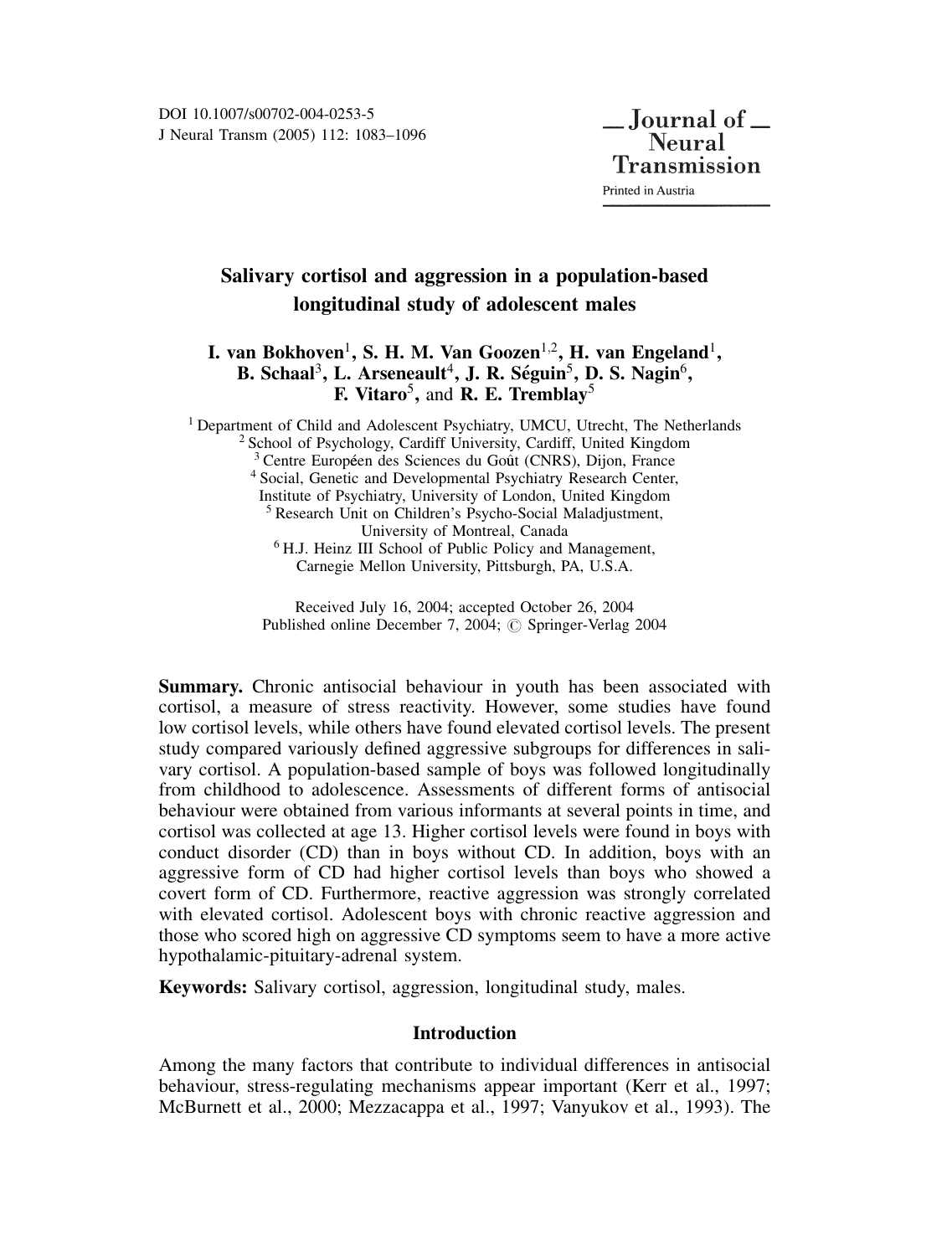hypothalamic-pituitary-adrenal (HPA) axis is sensitive to physical and psychological stressors. Activity of the HPA axis can be estimated using measures of its end products, glucocorticoids. The primary glucocorticoid in humans is cortisol, and it can be assessed in saliva (Dettling et al., 1999).

Most psychobiological investigations of antisocial adults have observed an inverse relationship between the magnitude of behavioural deviation and cortisol level (King et al., 1990; Virkkunen, 1985; Woodman et al., 1978). Similar results have been obtained in children and adolescents: Cortisol levels have been reported to be negatively related to hostility towards teachers (Tennes and Kreye, 1985), to conduct problems (McBurnett et al., 2000; Pajer et al., 2001; Shoal et al., 2003; Van Goozen et al., 1998, 2000; Vanyukov et al., 1993), and to deviant behaviours in sons of fathers with a psychoactive substance use disorder (PSUD) (Moss et al., 1995). As in adults, in these younger age groups low levels of HPA axis activity have been interpreted as indicators of stress hyporesponsivity or fearlessness (Van Goozen et al., 1998, 2000). Although the cause of these patterns of cortisol hypoactivity or hyporesponsivity is as yet unknown, it may be the result of differences in genetic makeup or early modifications of the developing brain following pre- or postnatal stressful conditions of life (Van Goozen et al., 2000). However, the findings for children and adolescents are not as clear-cut as those for antisocial adults, in that positive relationships between cortisol and antisocial behaviour have also been found in some studies. In normal healthy adolescents a positive relationship was found between aggression and cortisol response level during an experimentally induced aggression task (Gerra et al., 1997) and during an emotion-arousing and painful procedure (Susman et al., 1997). Moreover, McBurnett et al. (1991) reported higher levels of cortisol in conduct-disordered (CD) children, but only when they had a comorbid anxiety disorder. Finally, some studies have found no relationship between cortisol and antisocial behaviour (Klimes-Dougan et al., 2001; Kruesi et al., 1989; Scerbo and Kolko, 1994; Schultz et al., 1997; Stoff et al., 1992; Susman et al., 1999). The mixed cortisol findings for children and adolescents may be due to important methodological differences among these studies. First, the label 'antisocial' has been used for behaviours as different as physical aggression, running away from home, stealing, and drug use (Coie and Dodge, 1998; Tremblay, 2000, 2003). Furthermore, studies, which specifically assess physical aggression, have generally not taken into account whether they are of the reactive or proactive type. Reactive and proactive aggression has been observed in children, adolescents and adults (Brendgen et al., 2001; Dodge et al., 1997; Pulkkinen and Tremblay, 1992; Vitaro et al., 1998). Reactive aggression is impulsive, often accompanied by disinhibition and affective instability, but not necessarily by antisocial tendencies; it is characterised by high levels of bodily arousal. On the other hand, proactive aggression is nonimpulsive and controlled, and occurs in the context of persistent antisocial behaviour. Proactive aggressive individuals are less likely to have unstable affects, their aggression is goal-directed, and the level of arousal is usually low (Vitiello and Stoff, 1997). Therefore, one could predict theoretically that proactive aggression is more likely to be associated with low levels of cortisol whereas reactive aggression will co-occur with elevated levels of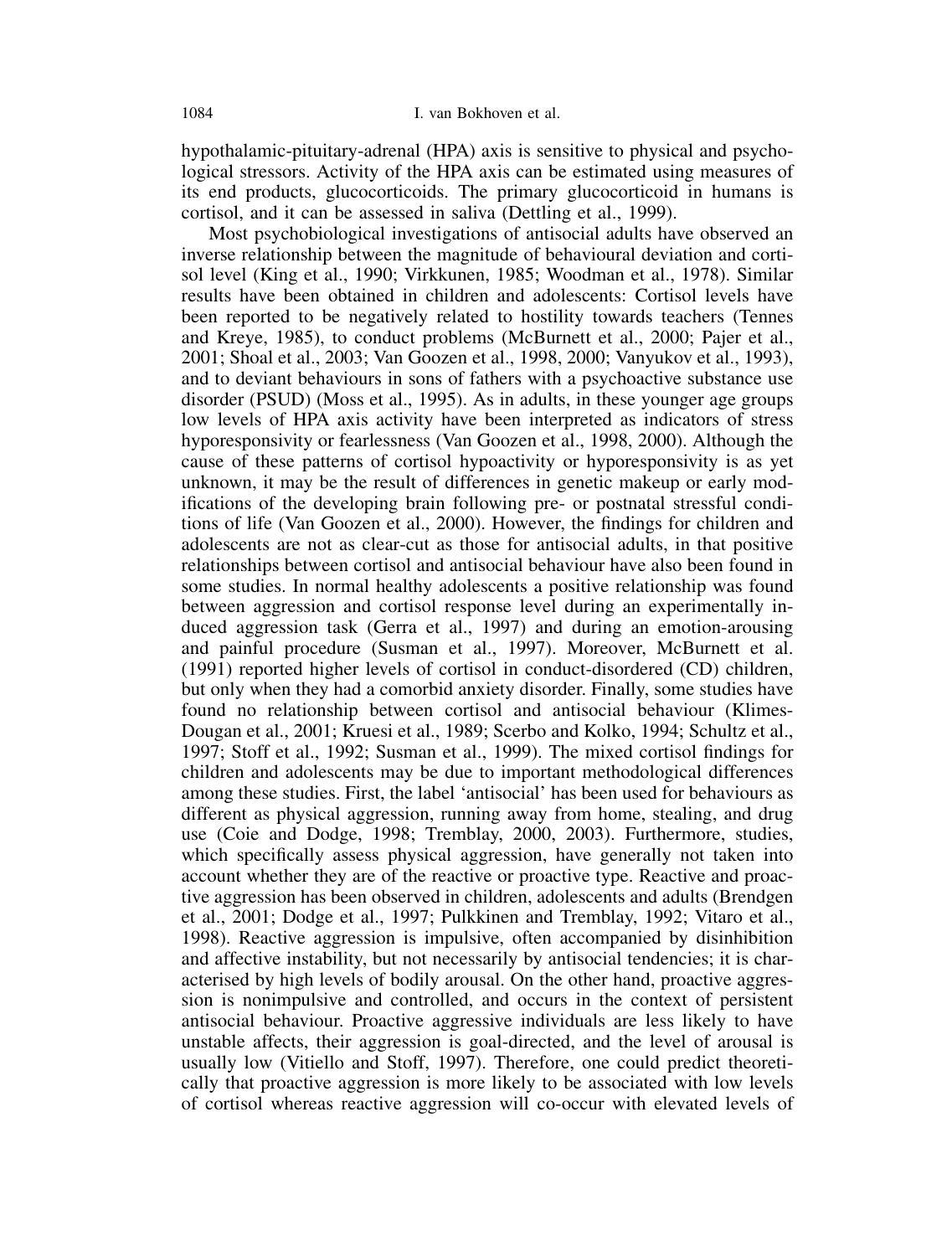cortisol. Differences in assessments of cortisol may also explain the diversity of results. Some studies measured cortisol under resting conditions (Kruesi et al., 1989; McBurnett et al., 2000; Shoal et al., 2003; Tennes and Kreye, 1985), while other studies measured cortisol before the occurrence of an anticipated stressful event (Dawes et al., 1999; Moss et al., 1995), during an aggression provoking task (Gerra et al., 1997), or under highly stressful conditions (Van Goozen et al., 1998, 2000). Moreover, the majority of studies on children's cortisol concentration involved measurements varying over the day, without controlling for the clear circadian rhythm in cortisol secretion or for the kinds of activity that participants had done before the start of the study (McBurnett et al., 2000); only a few studies measured cortisol concentration at specific time points, having kept the conditions for all participants equal (Susman et al., 1997; Van Goozen et al., 1998, 2000). Finally, some studies used clinical samples (McBurnett et al., 2000; Scerbo and Kolko, 1994), some compared clinical samples to non-clinical samples (Kruesi et al., 1989; Pajer et al., 2001; Stoff et al., 1992; Van Goozen et al., 1998, 2000), while others used community samples (Gerra et al., 1997; Klimes-Dougan et al., 2001).

We report results of a study with a population-based sample of boys, followed over a 9-year period for the development of their aggressive behaviour. The aim was to investigate whether variously defined aggressive subgroups would differ in salivary cortisol level. We examined this in four different ways. First, we compared participants with and without a CD diagnosis. In a second analysis, we distinguished between aggressive and covert CD symptoms and examined the effect of this classification on cortisol. Third, we classified all participants according to the frequency of their use of physical aggression as assessed from age 6 to age 15, and related that to cortisol. And in a last analysis, we took into account the boys' use of reactive and proactive aggression and related this to cortisol. We specifically predict that the more aggressive groups would have lower levels of cortisol. Like in most studies on cortisol we used a single saliva sample and considered this to be the participants' baseline or resting level.

To our knowledge this is the first study that has used longitudinal data from a population-based sample comparing cortisol levels of physically aggressive and non-aggressive cases.

### Material and methods

### Participants

The participants involved in the present study  $(n = 194)$  were participating in a longitudinal study from kindergarten onwards  $(n = 1,161)$ . The selection and reduction procedure of the larger sample had been described previously (Seguin et al., 1995, 1996; Tremblay et al., 1991b, 1994, see also Fig. 1). To obtain a high base rate of boys at risk for disruptive behaviour, the 53 schools in an urban area with the lowest socio-economic index were chosen. Teachers were asked to rate each boy in their classes. Ratings were returned by 87% of the teachers, and 1,161 boys had been rated. To control for cultural effects, boys were only included in the study if both biological parents were born in Canada and were French speaking. To ensure that the sample would be from families of low socio-economic background, we also eliminated boys when either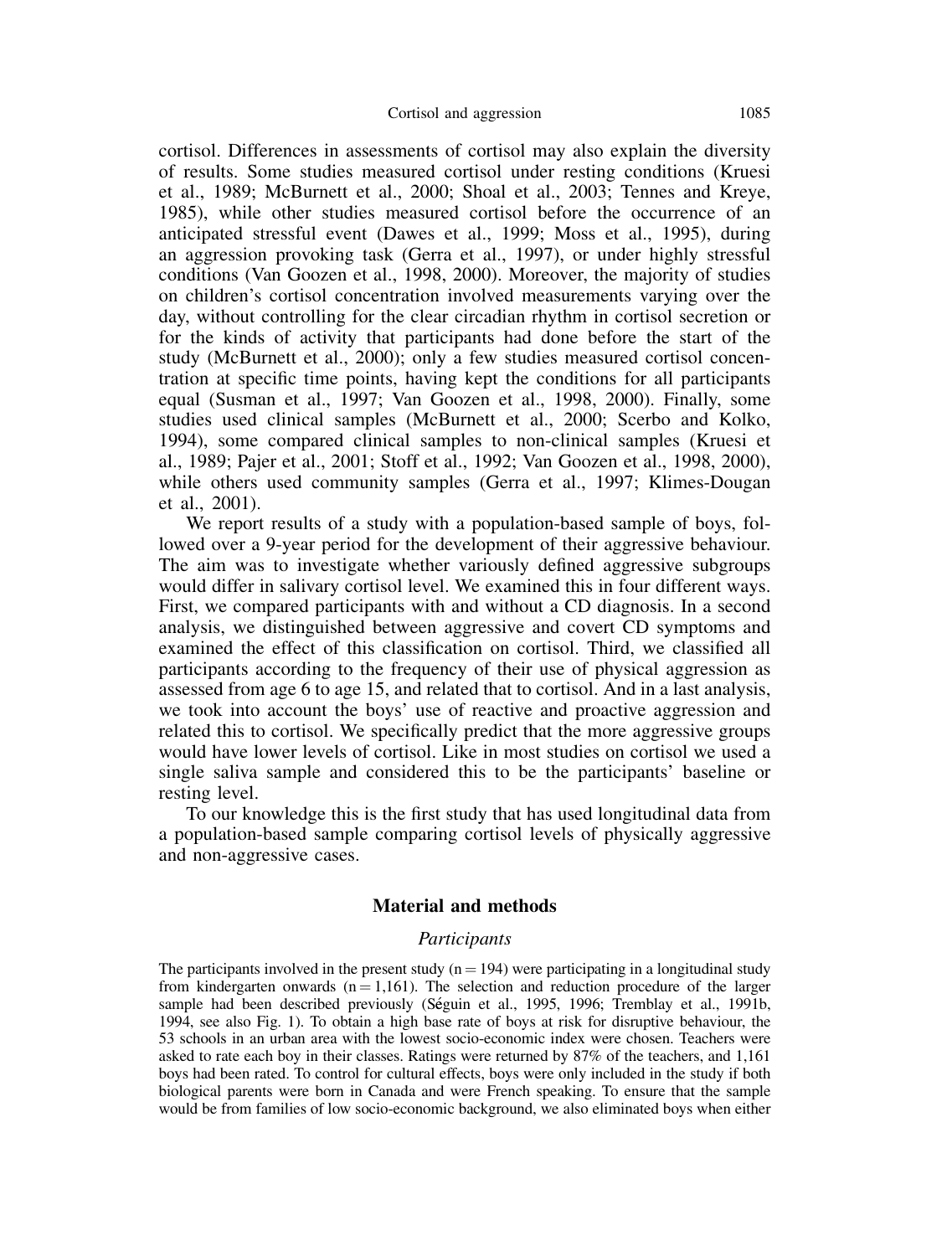

Fig. 1. Selection of participants ( $n = 194$ ) from large community sample ( $n = 1, 161$ )

of the parents had more than 14 years of schooling. The sample was reduced to 1,034 boys after applying these criteria and eliminating those who declined to participate and those who could not be located (Tremblay et al., 1991b, 1994).

Physically aggressive behaviour had been assessed at ages 6, 10, 11, and 12 years by means of the fighting subscale of the teacher form of the French Canadian version of the Social Behavior Questionnaire (SBQ; Tremblay et al., 1991a). After eliminating the boys who withdrew their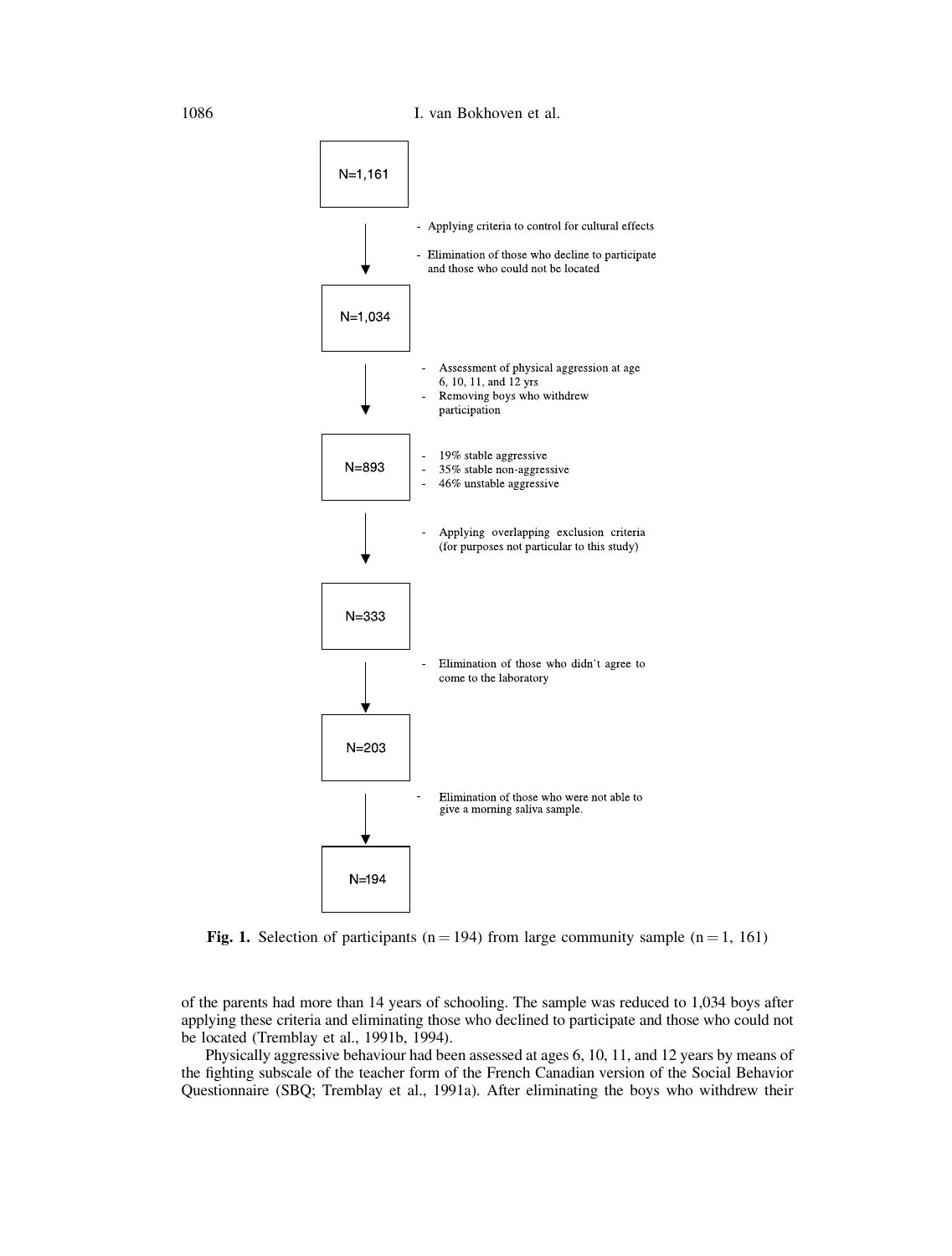### Cortisol and aggression 1087

participation from the longitudinal project  $(n = 116)$  and those who had more than one missing value on physical aggression at follow-up  $(n = 28)$ , we determined stability and severity of physical aggression for 893 boys from assessments at ages 6, 10, 11, and 12 (see also Seguin et al., 1995, 1996). Those who fell above the 70th percentile at age 6 and at least at two or more assessment points were classified as stable aggressive boys (19% of the sample). Nonaggressive boys had scores that fell below the 70th percentile at all assessment points (35% of the sample). Those who did not meet the above criteria were classified as unstable aggressive boys (46% of sample). Compared to another sample of boys  $(n = 882)$  representative of the whole province, physically aggressive behaviour is over-represented in this urban community sample of low socio-economic status (Séguin et al., 1996).

For logistical reasons, we were able to invite approximately 200 13-year old boys to come to the laboratory for various observational and experimental procedures. Several overlapping criteria were used to select this subsample. Exclusion criteria (for purposes not particular to this study) were applied as follows: 234 boys who could not be classified as stable anxious or stable nonanxious were eliminated, as well as 326 boys who did not meet priority criteria such as (a) stability of physical aggression or nonaggression, (b) a history of going to the laboratory since age 6, or (c) a pattern of late onset physical aggressive or anxious behaviour. Thus, some moderate or unstable anxious boys remained in the selected sample because they met some of these priority criteria ( $n = 138$ ). Those who met priority criteria (b) or (c) but not (a) were classified as unstable aggressive boys. When all these criteria were applied, the selected sample consisted of 333 boys who were 13 years old at the time of our assessment. Of these, 203 boys agreed to come to the laboratory (Seguin et al., 1995, 1996). It turned out not to be possible to take a morning saliva sample in 9 boys, leaving us with a total subsample of 194 boys. We considered this subsample representative of the larger sample  $(n = 843)$ , because when we compared our subsample of 194 boys to the remainder of the sample on a number of important variables (e.g. SES, physical aggression trajectory group (Nagin and Tremblay, 1999), proactive and reactive aggression), no differences were observed with the exception of proactive aggression. The subsample was slightly more proactive aggressive  $(t = -2.23, p = .03)$ .

### Procedure and instruments

### Assessments of conduct disorder (CD) and physical aggression at 14–16 years of age

The Diagnostic Interview Schedule for Children (DISC-2.25) (Shaffer et al., 1991) was administered to the participants and their parents (mostly their mothers) when the boys were 14–16 years old. A letter followed up by telephone contacts served to solicit participation (Seguin et al., 1999). The DISC could not be administered to 15 of the participants, and 7 participants had only a child or a parent report. A participant was attributed to the CD subgroup when he met three or more of the thirteen CD criteria based on combined reports of parent and child. In this way a CD subgroup consisting of 20 boys and a normal control (NC) subgroup of 159 boys were created. Additionally, and following McBurnett et al. (2000), we divided the 13 diagnostic criteria for CD into items describing aggressive behaviour (i.e. often initiates physical fights; has used a weapon; has been physically cruel to people; has been physically cruel to animals; has stolen while confronting a victim; has forced someone into sexual activity) and covert (non-aggressive) behaviour (i.e. has set fires; has destroyed property; has broken into someone else's house, building or car; tells lies; has stolen; has run away from home overnight; is truant from school). Two subgroups were created on the basis of the number of items checked for aggression and/or non-aggression. A participant belonged to the aggressive subgroup (A) when he exhibited one or more of the 6 aggressive behaviours, regardless of whether he exhibited covert behaviours ( $n = 22$ ), and to the covert subgroup (C) when he exhibited one or more of the 7 covert behaviours, but not any of the aggressive behaviours  $(n = 39)$ .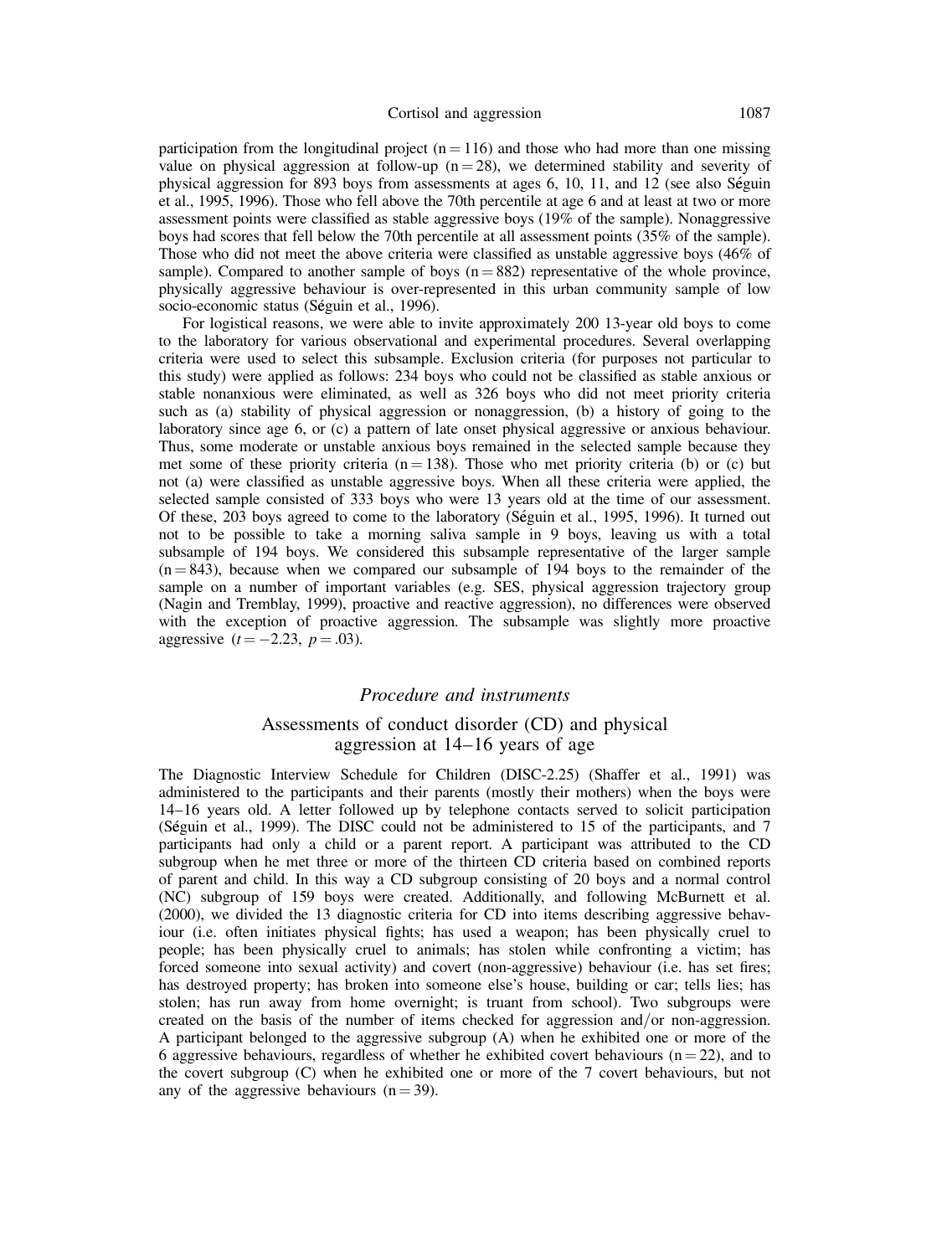### 1088 I. van Bokhoven et al.

### Assessments of physical aggression trajectories from 6 to 15 years of age

The estimation of developmental trajectories for repeated measures of physical aggression from kindergarten to mid-adolescence is based on teacher reports. The boys' classroom teachers rated physical aggression in the spring of each year using a French Canadian version of the Social Behavior Questionnaire (Tremblay et al., 1991a). This questionnaire was administered when the boys were age 6, 10, 11, 12, 13, 14, and 15 years. Physical aggression was assessed with three items; ''kicks, bites, hits''; ''fights''; and ''bullies or intimidates other children''. The range of possible values of the physical aggression score was 0 through 6. The internal consistency scores (Cronbach's alpha's) for the physical aggression scale ranged from .78 to .87 with a mean reliability score of .84 for assessments between 6 and 15 years.

Nagin and Tremblay (1999, 2001) identified four distinct groups when they estimated the developmental trajectories of physical aggression for the total Montreal sample with a semiparametric, group-based method. When applied to our sub-sample the criteria led to the following four groups: a never physical aggression trajectory group (never agg,  $n = 40$ ), a low level desister physical aggression trajectory group (low agg,  $n = 78$ ), a high level near desister physical aggression trajectory group ( $n = 68$ ), and a chronic physical aggression trajectory group ( $n = 8$ ). Because the latter group was so small, we combined the high level near desister and chronic trajectory groups into one high physical aggression trajectory group (high agg,  $n = 76$ ).

### Assessments of reactive and proactive aggression from 12 to 15 years of age

In addition, when the boys were 12, 13, 14 and 15 years old, their teachers completed three reactive aggression, and three proactive aggression items (Dodge and Coie, 1987). The reactive items were ''when teased or threatened he gets angry easily and strikes back''; ''when accidentally hurt by a peer he assumes that the peer meant to do it and then overreacts with anger and fighting"; and "always claims that other children are to blame in a fight and feels that they started the whole trouble''. The proactive items were ''uses (or threatens to use) physical force in order to dominate other children<sup>7</sup>; "threatens or bullies others in order to get his way"; and "gets other children to gang up on a peer he does not like''. The 3-unit response scale for these items ranged from 0 ''does not apply'', and 1 ''applies sometimes'', to 2 ''applies often'' (Brendgen et al., 2001). Cronbach's alpha's varied between .82 and .86. For each year a reactive and proactive aggression score was calculated by summing the scores of the three respective items, resulting in an annual reactive and proactive score ranging from 0 to 6. Next, these four annual scores were averaged to form a mean reactive and proactive score. Ten boys did not participate in the analyses, as they had missing values on reactive aggression in more than two years. On the basis of this information we created three subgroups of reactive aggressive boys; a boy belonged to the low reactive aggressive subgroup (LRA,  $n = 52$ ) when this mean score over the four successive years was 0, he belonged to the moderate reactive aggressive subgroup (MRA,  $n = 92$ ) when the mean score ranged from  $0 < x \le 2$ , whereas boys who had a higher mean score (>2) belonged to the high reactive aggressive subgroup (HRA,  $n = 40$ ).

### Assessment of anxiety trajectories from 6 to 15 years of age

Because anxiety is expected to have a stimulating effect on the activity of the HPA axis in general, and the secretion of cortisol in particular, we used an assessment of anxiety as a control variable. Using the Nagin and Tremblay approach (Nagin and Tremblay, 1999), the developmental trajectories of anxiety were identified based on school teacher's ratings from 6 to 15 years of age. An annual score was obtained through the aggregation of three items from the teacher rated Social Behavior Questionnaire (Tremblay et al., 1991a; ''worries''; ''tends to be fearful''; and ''easily cries''). Two participants had missing data. The possible scores for the annual assessments ranged from 0 to 6. Crohnbach's aloha varied between .63 and .73 with a mean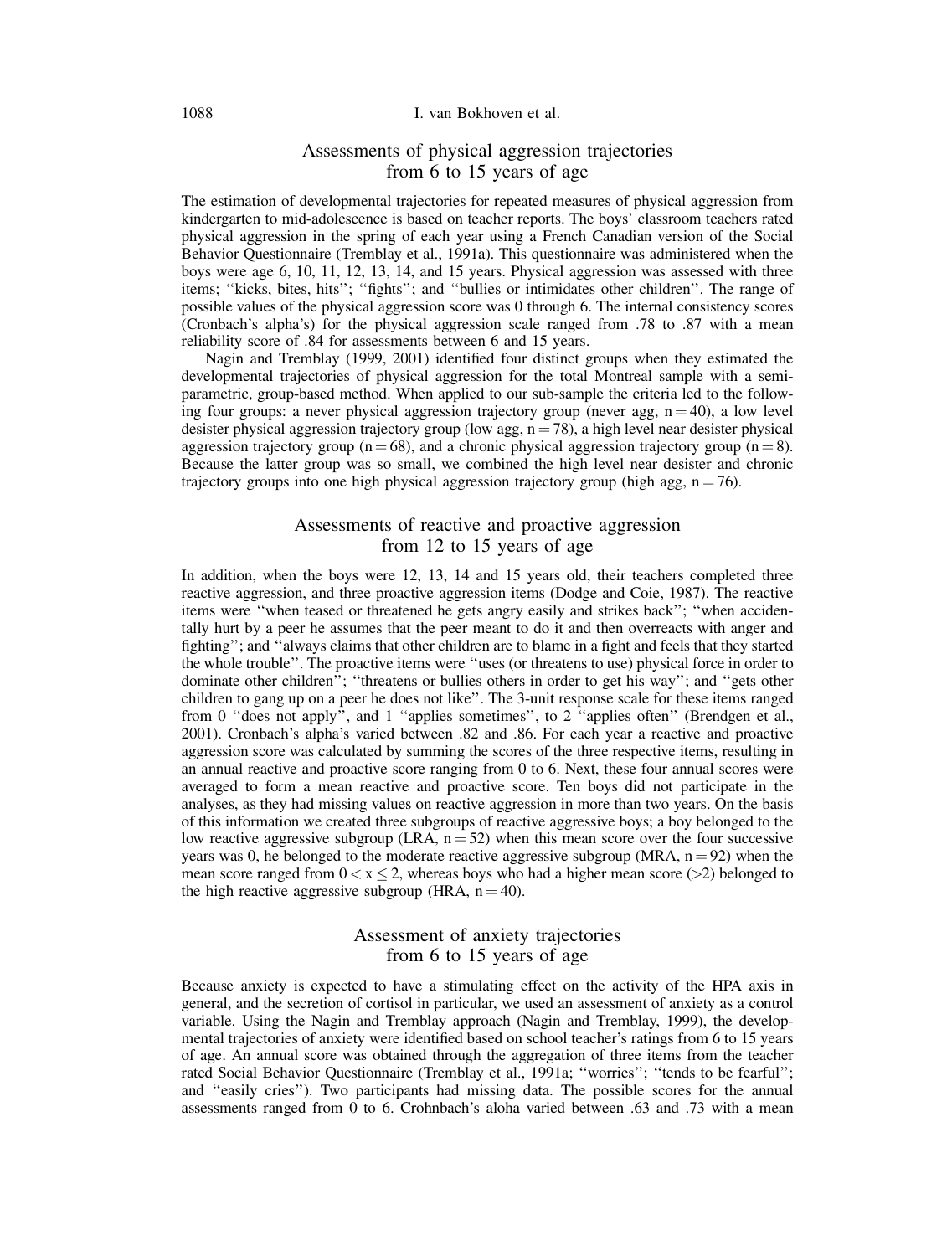| Conduct disorder symptoms        | Normal control<br>(NC) | Conduct disorder<br>(CD) |            |
|----------------------------------|------------------------|--------------------------|------------|
|                                  | $n = 159$              | $n = 20$                 |            |
| Covert vs. aggressive CD         | covert $(C)$           | aggressive $(A)$         |            |
| symptoms                         | $n = 39$               | $n = 22$                 |            |
| Reactive aggression              | low $(LRA)$            | moderate (MRA)           | high (HRA) |
|                                  | $n = 52$               | $n = 92$                 | $n = 40$   |
| Physical aggression trajectories | never agg              | low agg                  | high agg   |
|                                  | $n = 40$               | $n = 78$                 | $n = 76$   |
| Anxiety trajectories             | low anx                | mod anx                  | high anx   |
|                                  | $n = 101$              | $n = 33$                 | $n = 58$   |

Table 1. Classifications of aggression subgroups and their sample sizes

NC:  $\langle 3 \text{ CD} \text{ symptoms}, \text{ CD} : 23 \text{ CD symptoms}. \text{ C: } 21 \text{ cover CD symptoms but no}$ aggressive CD symptoms, A:  $\geq$  1 aggressive CD symptoms. LRA: mean reactive aggression score  $\leq$  0, MRA: mean reactive aggression score  $0 < x \leq 2$ , HRA: mean reactive aggression  $score > 2$ 

reliability score of .68. The three developmental trajectories identified led to the following subgroups: a low level (low anx,  $n = 101$ ), moderate level (mod anx,  $n = 33$ ) and a high level (high anx,  $n = 58$ ) subgroup.

An overview of the sample sizes of different subgroup classifications is given in Table 1.

### Cortisol measurement

Cortisol level was assayed from a saliva sample, collected during the boys' one-day visit to the laboratory at 13 years of age. During that day, all boys were administered an extensive neuropsychological test battery and participated in different games (see for details Seguin et al., 2002). For all participants the cortisol sample was collected immediately upon arrival at the laboratory at approximately 9 h00 A.M., with the arrival time ranging from 8 h45 A.M. to 9 h55 A.M. (Mean  $\pm$  SD: 9 h09  $\pm$  0 h16). Although cortisol had a low inverse correlation with time of assessment ( $r = -.14$ ,  $p = .05$ ), the size of the correlation made us decide not to enter collection time as covariate. Participants were requested to donate saliva on paper strips (Stahl and Dorner, 1982). Salivary cortisol concentrations were determined using an adapted version of a commercially available radioimmunoassay kit (Coat-A-Count; Diagnostic Products Corp., Los Angeles, California). The interassay coefficients of variation were 5.2% and 6.4% respectively at 0.33 and  $3.6 \mu g/d$ . The Coat-a-Count Cortisol antiserum is highly specific for cortisol, with an extremely low crossreactivity to other naturally occurring steroids. Collection of saliva for cortisol determination is a stress-free approach that avoids potential confounds produced by venipuncture. Saliva cortisol levels have been shown to correlate highly with serum cortisol concentrations, and are thought to reflect the unbound fractions of circulation cortisol (Laudat et al., 1988).

#### Data analysis

Single isolated outlier values, with an outlier defined as an individual value more than 2.5 SD's above the mean value of the group, were removed from the analyses. One-factor analyses of variance (ANOVAs) were used to test for differences in cortisol levels between the various aggression groups. In case of significant group differences between more than two groups, post-hoc Bonferroni tests for multiple comparisons were conducted. Values are expressed as means  $(\pm SD)$ . When scores or groups were unevenly distributed non-parametric tests were used.

In case there was a significant correlation between cortisol level and anxiety score at age 13, we controlled for anxiety. With respect to the teacher reported reactive and proactive aggression scores, correlations were calculated between these scores.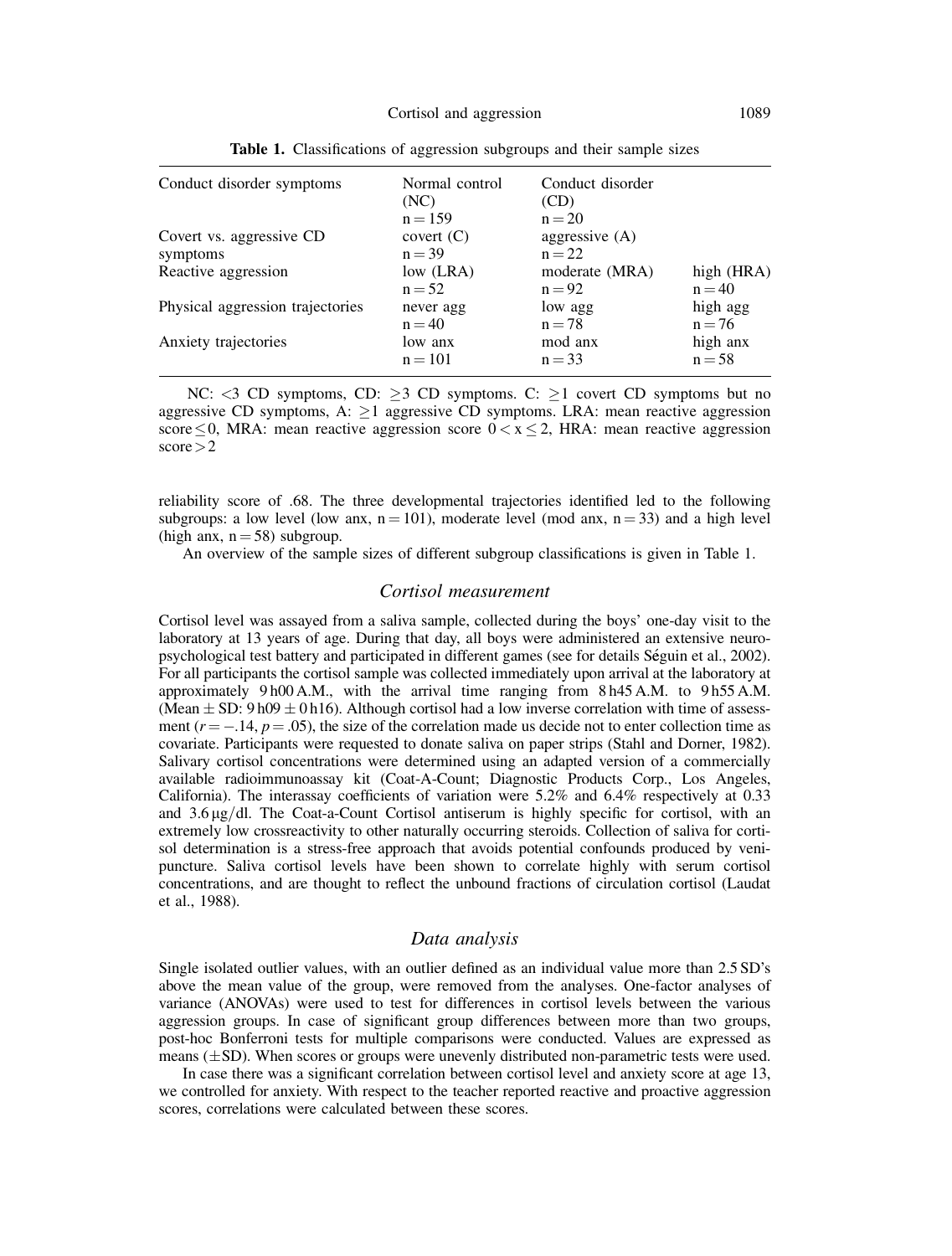Finally, a continuous variable stepwise approach using multiple regression was applied to predict cortisol levels from assessments of aggressive behaviour. Continuous scores of proactiveand reactive aggression, the probability score (see Nagin and Tremblay, 2001) of being in the high physical aggression trajectory group, and aggressive and covert CD symptoms (as dichotomous variables) were used as predictors. Variables were entered if correlations between them were lower than  $r = .90$  (multicollinearity assumption).

### **Results**

First of all, we assessed whether anxiety had to be taken into account in any subsequent analyses on the relation between cortisol and aggression. Since no significant correlation was found between cortisol level and anxiety score at age 13 ( $R = .08$ ,  $p = .29$ ), we decided there was no need to control for anxiety.

A significant difference was found in cortisol between the CD and the NC group, with the CD group having a higher level of cortisol (Mean  $\pm$  SD:  $NC = 0.95 \pm 0.64 \,\mu g/dl$ ,  $CD = 1.26 \pm 0.71 \,\mu g/dl$ ,  $F(1, 170) = 3.85$ ,  $p = .05$ ; see also Fig. 2).

In a further analysis, involving the covert  $(C)$  and aggressive  $(A)$  CD subgroups only, it was established that these subgroups differed significantly in cortisol (Mann Whitney U test;  $Z = -2.31$ ,  $p = .02$ ; Fig. 3).

Next we tested whether boys in the three teacher rated physical aggression trajectory groups differed in cortisol. Only a marginally significant difference in cortisol was found (Chi-square  $= 5.12$ ,  $p = .08$ ; see Fig. 4). Because, for the purposes of the present paper, we combined the high level near desister  $(n = 68)$  and the chronic trajectory subgroups  $(n = 8)$  into the high physical aggression trajectory group, we also examined whether these two subgroups differed in cortisol. This turned out not to be the case (Mann Whitney U test;  $Z = -.71$ ,  $p = .48$ ).

Next we analysed whether cortisol levels differed between the low reactive aggressive (LRA), the moderate reactive aggressive (MRA), and the high reactive aggressive (HRA) subgroups. A significant difference in cortisol was found between these three subgroups (Mean  $\pm$  SD: LRA = 0.83  $\pm$  0.59 µg/dl,  $MRA = 0.94 \pm 0.62 \,\mu g/dl$ ,  $HRA = 1.31 \pm 0.78 \,\mu g/dl$ ,  $F(2, 175) = 6.36$ ,  $p < .01$ ; see also Fig. 5). Post hoc Bonferroni tests indicated that the difference in



Fig. 2. Differences in cortisol concentration between normal control (NC,  $n = 153$ ) and conduct disorder (CD,  $n = 19$ ) subgroups ( $F(1, 170) = 3.85$ ,  $p = .05$ )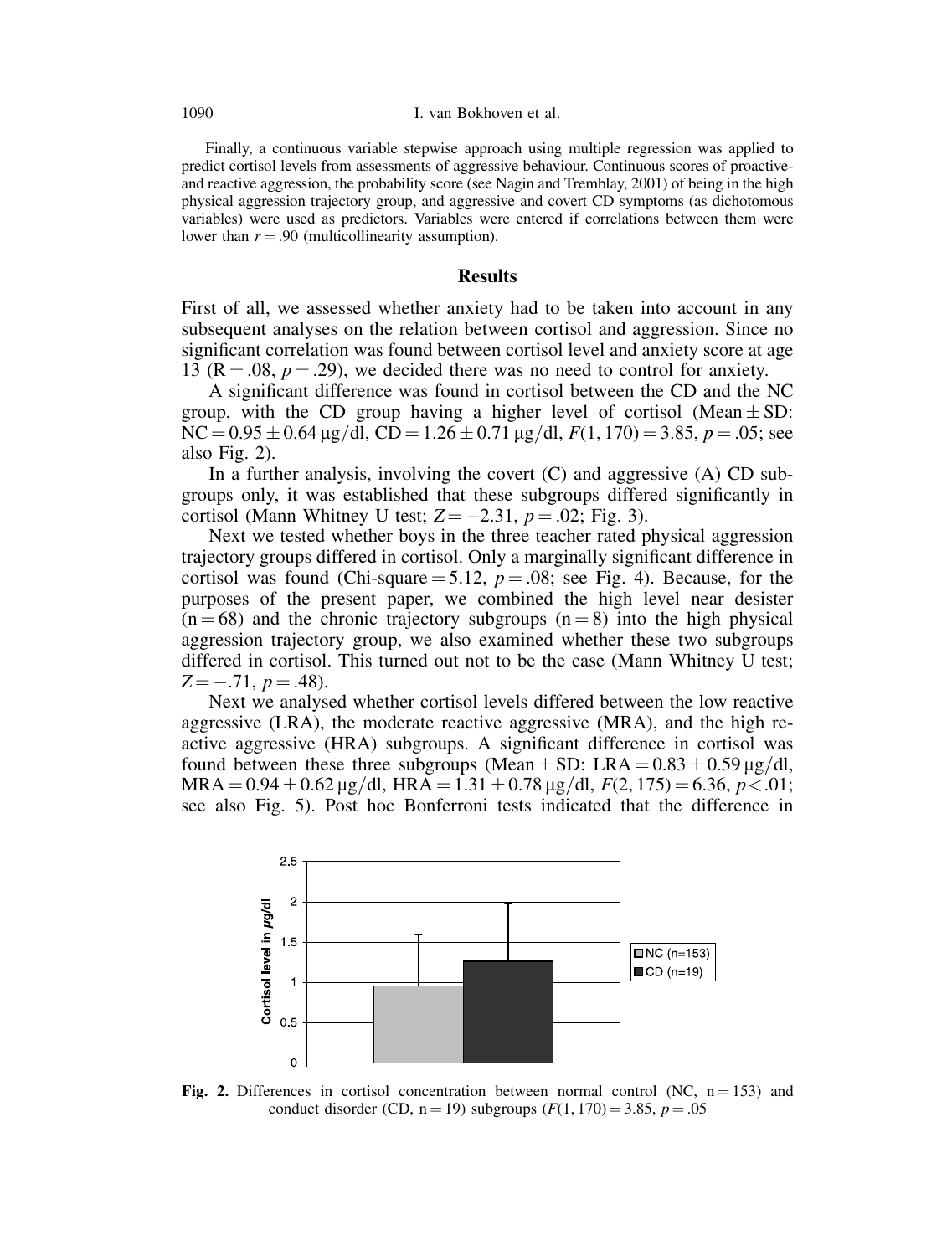

Fig. 3. Differences in cortisol concentration between covert (C,  $n = 37$ ), and aggressive (A,  $n = 22$ ) subgroups (Z = -2.31,  $p = .02$ ), with the A subgroup having higher cortisol levels than the C subgroup

cortisol was mainly due to a significant difference between the HRA and both the MRA and LRA subgroups, with the HRA subgroup having higher levels of cortisol.

We did not find a difference in cortisol between the low, moderate, and high anxiety trajectory subgroups (ANOVA;  $F(2, 184) = 0.75$ ,  $p = .48$ ; see Fig. 6). Because some previous studies observed an interaction between CD and anxiety (e.g. McBurnett et al., 1991), we similarly calculated whether there was an interaction between the anxiety and aggression trajectory groups on cortisol. No significant interaction effect was found  $(F(4, 183) = 0.45, p = .77)$ .

Finally, we used a stepwise multiple regression analysis to identify the aggression assessment that best predicted salivary cortisol level when controlling for each of the other assessments. We found that aggressive CD symptoms, together with reactive aggression score, best predicted cortisol level, accounting for 8.5% of the variance (with *beta* = 0.21,  $p < .01$  and *beta* = 0.16,  $p = .05$ , respectively,  $F(2, 165) = 7.62$ ,  $p < .01$ ). Once aggressive CD symptoms and reactive aggression had been entered into the equation, covert CD symptoms, proactive aggression, and the aggression trajectory variables did not add significantly to the prediction.



Fig. 4. Differences in cortisol concentration between never (never agg,  $n = 39$ ), low (low agg,  $n = 76$ ), and high (high agg,  $n = 75$ ) physical aggression trajectory subgroups (Chisquare  $= 5.12, p = .08$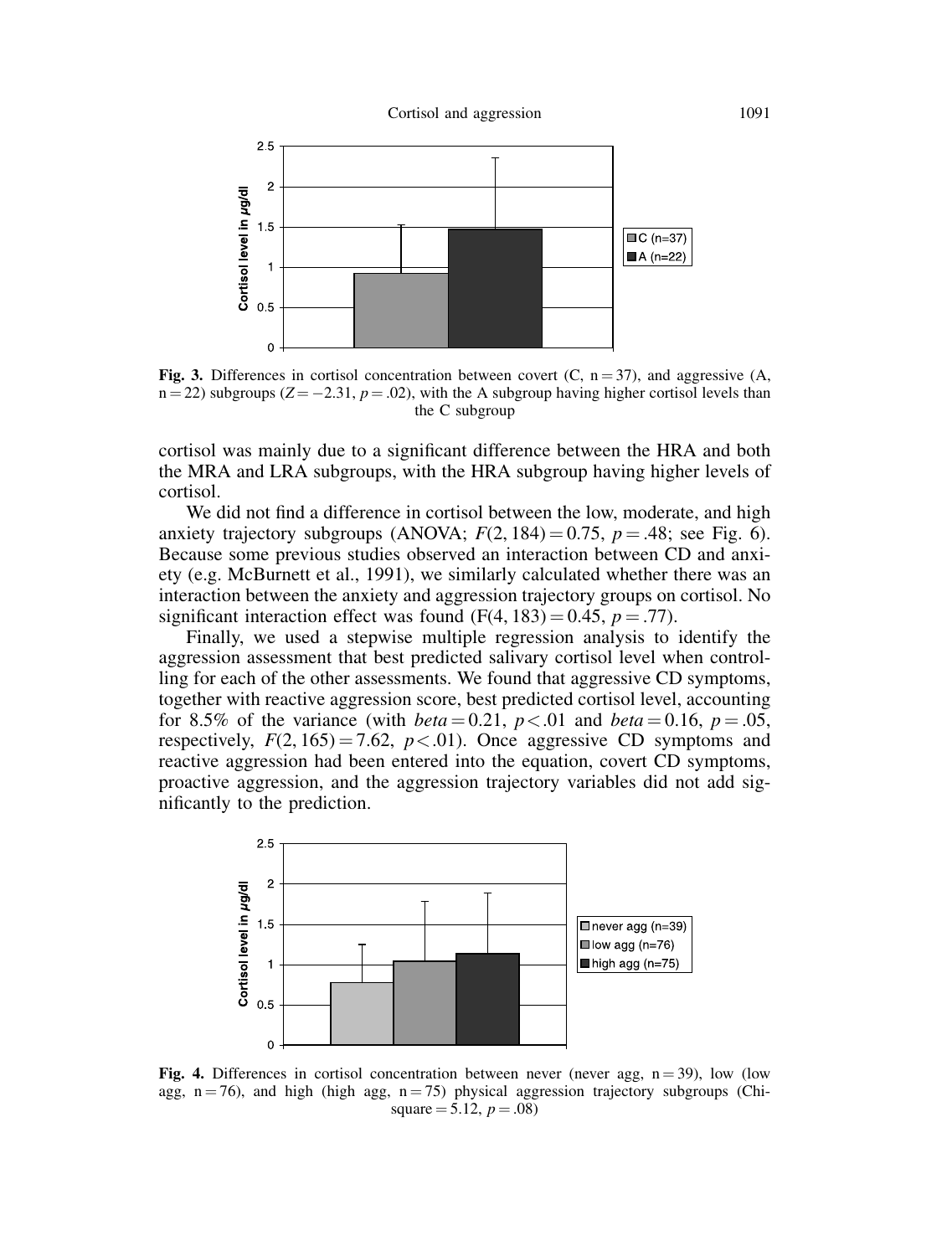

Fig. 5. Differences in cortisol concentration between low (LRA,  $n = 50$ ), moderate (MRA,  $n = 89$ , and high reactive aggression (HRA,  $n = 39$ ) subgroups ( $F(2, 175) = 6.36$ ,  $p < .01$ ), with HRA having higher cortisol levels than both the MRA and LRA subgroups  $(LRA =$  $MRA \leq HRA$ 

### **Discussion**

The aim of the present study was to investigate in early adolescent boys the relationship between cortisol and different types of aggressive and antisocial behaviour. In contrast to our prediction, the results suggest that teenage boys who have a history of relatively high levels of antisocial behaviour have higher levels of cortisol than similarly aged boys with less behavioural problems, and therefore could have a more active hypothalamic-pituitary-adrenal (HPA) axis. However, when different forms of antisocial behaviour were taken into account, the results indicated that it were specifically the boys who scored relatively high on aggressive CD symptoms that were the ones who had higher levels of cortisol (see Fig. 3). Moreover, high cortisol levels were also found to be related to reactive forms of aggression (see Fig. 5). These results confirm some previous findings that an association between cortisol with antisocial behaviour is most evident for aggression (McBurnett et al., 2000). Still, our pattern of findings is inconsistent with the results of some earlier studies which showed that



Fig. 6. Differences in cortisol concentration between low (low anx,  $n = 98$ ), moderate (mod anx, n = 32), and high (high anx, n = 57) anxiety trajectory subgroups ( $F(2, 184) = 0.75$ ,  $p = .48$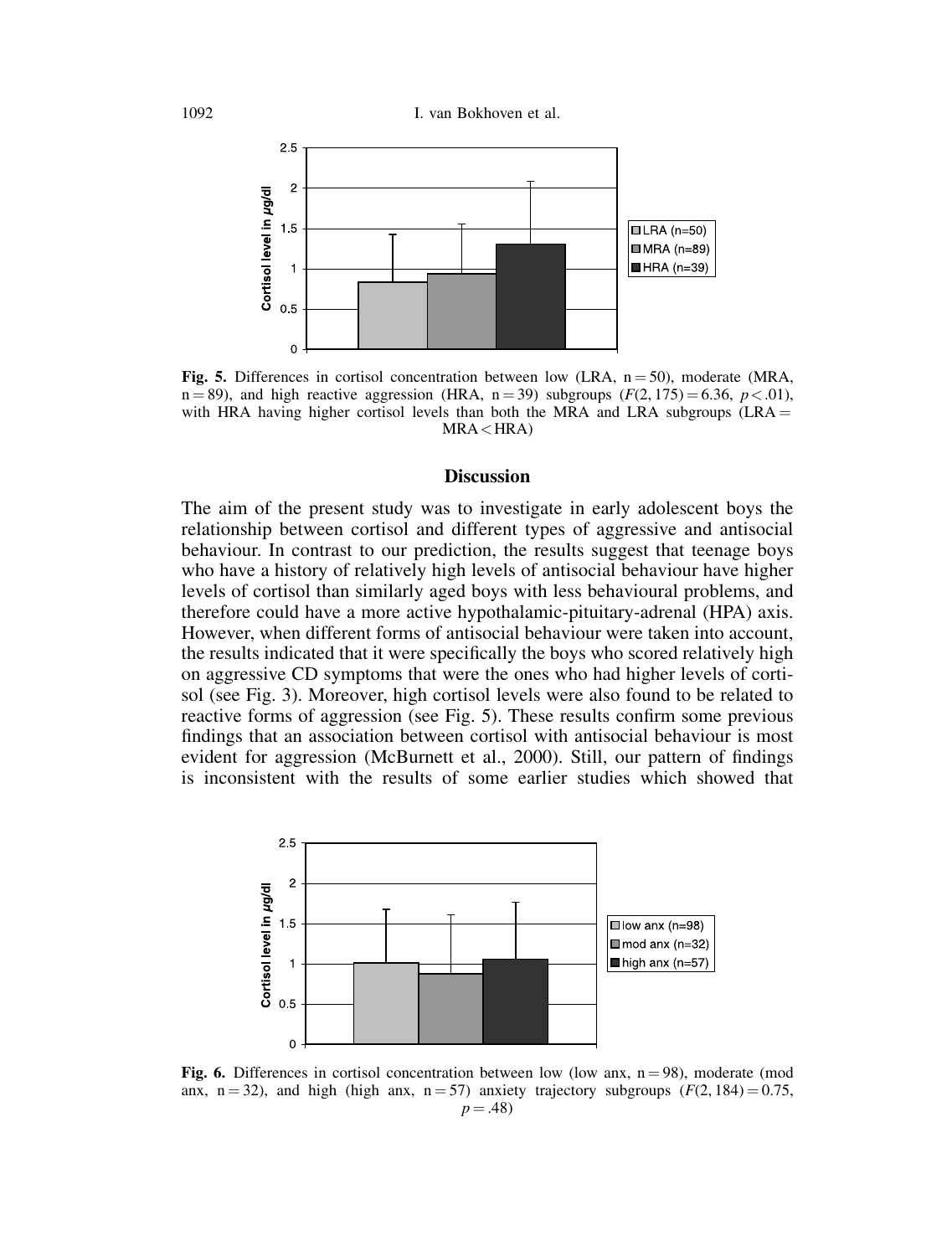antisocial children have lower levels of cortisol (McBurnett et al., 2000; Pajer et al., 2001; Van Goozen et al., 1998, 2000).

This potentially important difference could be related to differences in the types of participants used in the studies. Previous studies, which observed lower levels of cortisol in antisocial children often assessed clinical cases whereas the current sample was drawn from a large population-based sample followed prospectively from kindergarten to adolescence. Thus, within clinical samples, participants with the highest levels of aggressive behaviour appear to have lower HPA axis activity; whereas in population samples the results suggest that the more aggressive individuals have elevated HPA axis activity. This phenomenon could be explained by the fact that there is not only a restriction of range in clinical samples, but also that the more severely aggressive cases are most likely to be found in clinical rather than population samples. Moreover, because our results with a population-based sample show that the aggression – cortisol association in particular concerns reactive aggression, clinically aggressive boys with low cortisol levels would theoretically be expected to engage more in proactive aggression. To our knowledge, studies addressing the cortisol – aggression relationship in clinical samples have not yet differentiated between proactive and reactive aggression. The previously established inverse association between cortisol and aggression in clinical samples could thus be dependent on the type of aggression measure used as well as the mix of proactively and reactively aggressive participants. Although the results of the present study indicate that in a community sample of early adolescent boys, those who tend to use reactive physical aggression may more frequently have a more active HPA axis, we could not determine with the available data whether this is a cause or a consequence of their chronic aggressive behaviour.

### Limitations

The present study had also some methodological limitations. First, the population-based sample was limited to young Caucasian males from lower socioeconomic areas in a large North American city. It will be important to replicate these results with other population-based samples. Second, like the majority of studies on cortisol (McBurnett et al., 1991, 2000; Scerbo and Kolko, 1994; Shoal et al., 2003; Vanyukov et al., 1993), this study aimed to measure baseline cortisol concentration, and we therefore only took one sample which was collected on the participants' entrance to the laboratory. However, it has become clear that in order to be sure to measure the individual's baseline or resting cortisol level it is advisable to take more than one sample of saliva while keeping the participant in a relaxed state. Third, we collected salivary cortisol in 1991, using the filter paper method of Stahl and Dorner (1982), which is now considered to be a less optimal method. This might be an explanation for the rather high cortisol levels that we observed. Future research should use other collection methods, such as the salivette sampling device (Sarstedt Inc., Rommelsdorf, Germany). Fourth, since no special dietary restrictions were placed on the boys the night before the laboratory visits in 1991, we were not able to examine the effect of possible stimulants on the relationship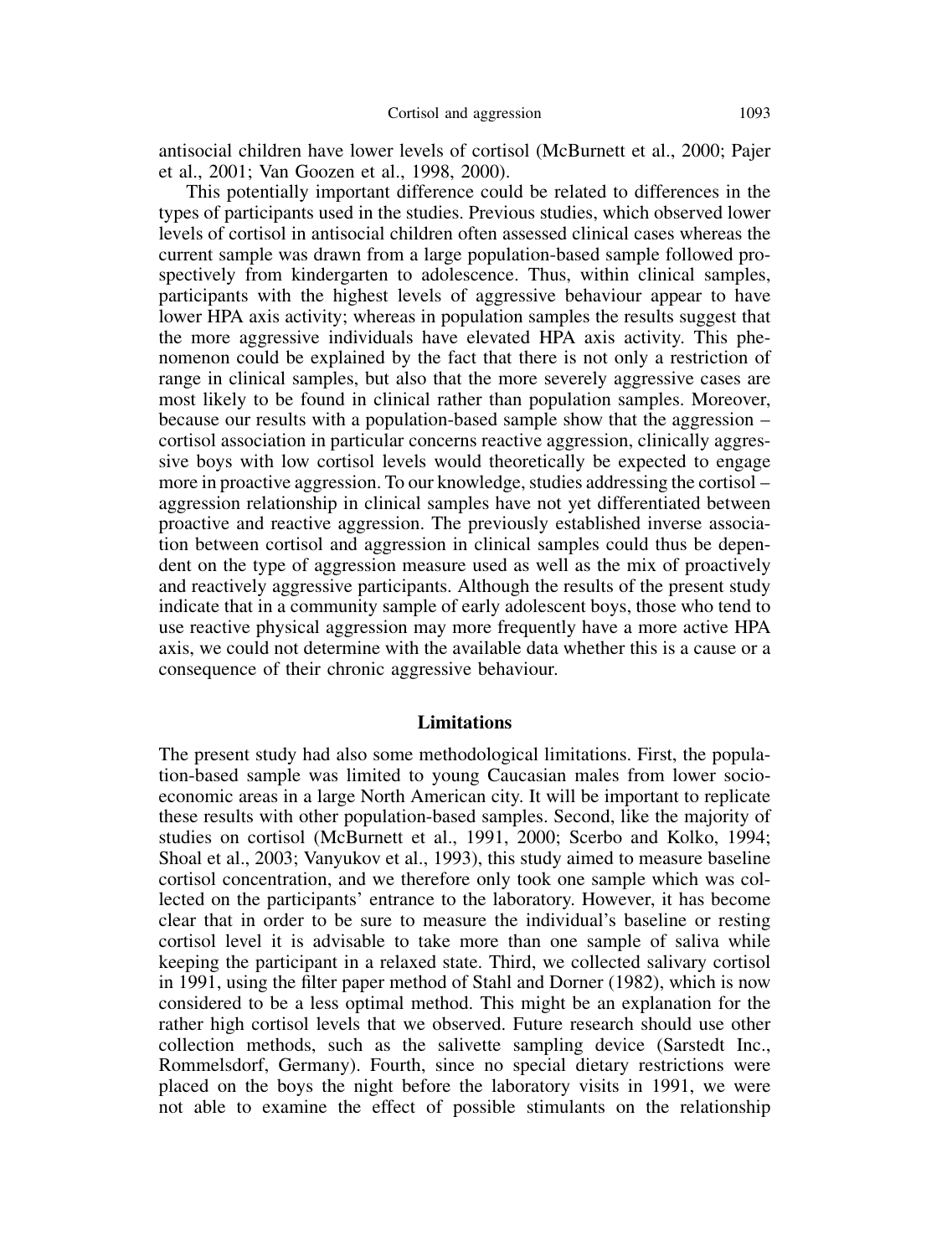between cortisol and aggression. Fifth, another issue that is potentially important and that the current study could not address, is that it is unclear which cortisol parameter has the most reliable relationship with aggression. At present, it is not clear whether differences between aggressive and non-aggressive groups exist for baseline cortisol levels or for changes in cortisol reactivity during stress. Only a few aggression – cortisol studies have measured changes in cortisol due to stress (Gerra et al., 1997; Klimes-Dougan et al., 2001; Moss et al., 1995; Susman et al., 1997; Van Goozen et al., 1998, 2000). Clearly, future studies should within each individual take repeated measurements of cortisol under varying conditions, while keeping the timing for all participants equal. Moreover, because of its strong diurnal rhythm with lower afternoon values, the influence of external stimulation on cortisol can be more reliably assessed in the afternoon. Also, it is clear that studies need to assess antisocial behaviour and aggression in ways that would be comparable (Tremblay, 2000, 2003). Finally, future studies should examine assessments of proactive and reactive aggression from different sources of information.

### Acknowledgements

This study was made possible by grants from Quebec's CQRS and FCAR funding agencies, Canada's NHRDP and SSHRC funding agencies, the Molson foundation, the Canadian Institute for Advanced Research, and the LNJ Kamp foundation. We thank H. Beauchesne for supervising the data collection, and L. Desmarais-Gervais, P. McDuff, and M. Rorive for managing the data bank.

#### References

- Brendgen M, Vitaro F, Tremblay RE, Lavoie F (2001) Reactive and proactive aggression: predictions to physical violence in different contexts and moderating effects of parental monitoring and caregiving behavior. J Abnorm Child Psychol 29: 293–304
- Coie JD, Dodge KA (1998) Aggression and antisocial behavior. In: Damon W, Eisenberg N (eds) Handbook of child psychology: social, emotional, and personality development. Wiley, New York, pp 779–862
- Dawes MA, Dorn LD, Moss HB, Yao JK, Kirisci L, Ammerman RT, Tarter RE (1999) Hormonal and behavioral homeostasis in boys at risk for substance abuse. Drug Alcohol Depend 55: 165–176
- Dettling AC, Gunnar MR, Donzella R (1999) Cortisol levels of young children in full-day childcare centers: relations with age and temperament. Psychoneuroendocrinology 24: 519–536
- Dodge KA, Coie JD (1987) Social-information processing factors in reactive and proactive aggression in children's peer groups. J Pers Soc Psychol 53: 1146–1158
- Dodge KA, Lochman JE, Harnish JD, Bates JE, Pettit GS (1997) Reactive and proactive aggression in school children and psychiatrically impaired chronically assaultive youth. J Abnorm Child Psychol 106: 37–51
- Gerra G, Zaimovic A, Avanzini P, Chittolini B, Giucastro G, Caccavari R, Palladino M, Maestri D, Monica C, Delsignore R, Brambilla F (1997) Neurotransmitter-neuroendocrine responses to experimentally induced aggression in humans: influence of personality variable. Psychiatry Res 66: 33–43
- Kerr MK, Pagani L, Tremblay RE, Vitaro F (1997) Boys' behavioral inhibition and the risk of later delinquency. Arch Gen Psychiatry 54: 809–816
- King RJ, Jones J, Scheurer JW, Curtis D, Zarcone VP (1990) Plasma-cortisol correlates of impulsivity and substance abuse. Pers Indiv Differ 11: 287–291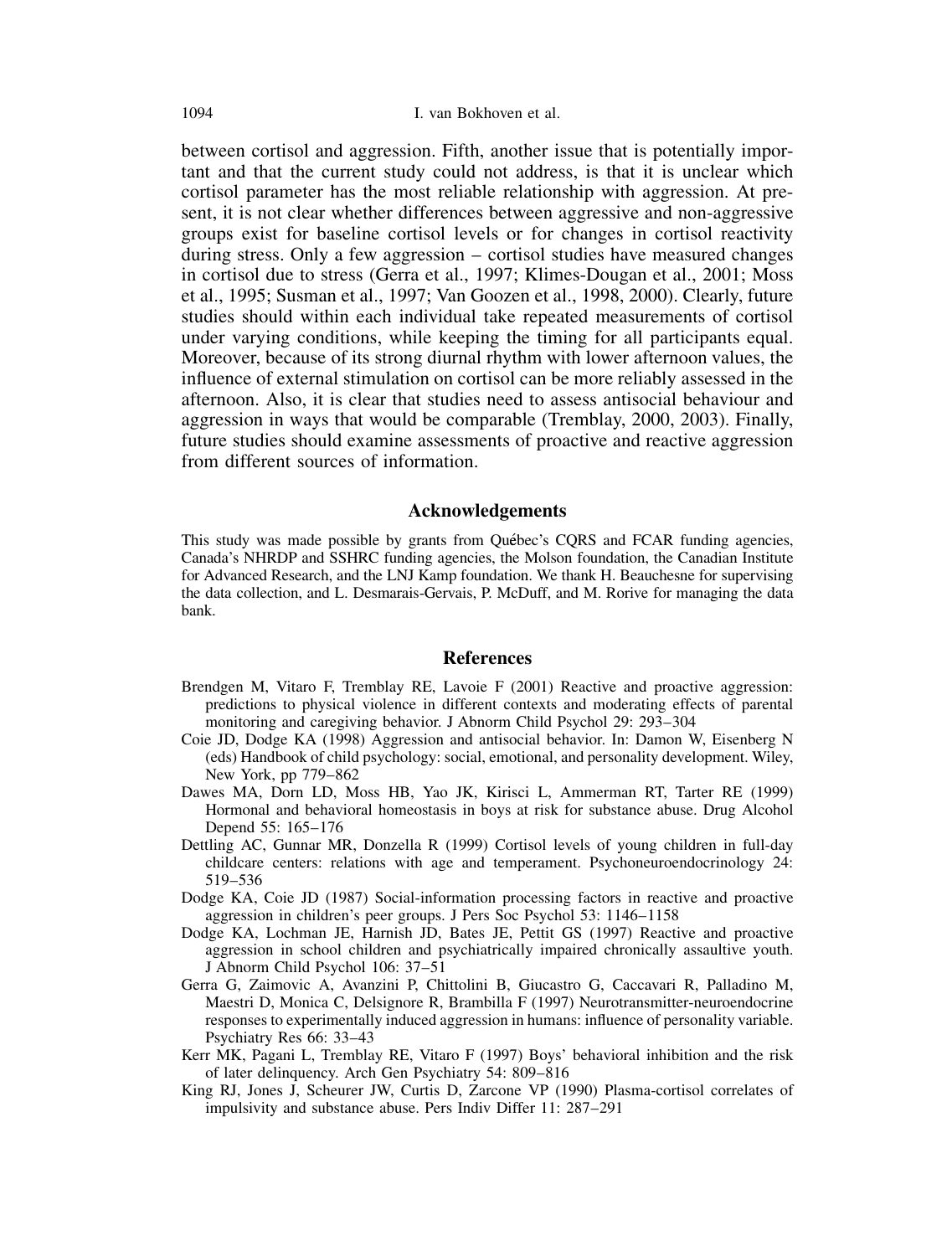- Klimes-Dougan B, Hastings PD, Granger DA, Usher BA, Zahn-Waxler C (2001) Adrenocortical activity in at-risk and normally developing adolescents: Individual differences in salivary cortisol basal levels, diurnal variation, and responses to social challenges. Dev Psychopathol 13: 695–719
- Kruesi MJ, Schmidt ME, Donnelly M, Hibbs ED, Hamburger SD (1989) Urinary free cortisol output and disruptive behavior in children. J Am Acad Child Adolesc Psychiatry 28: 441–443
- Laudat MH, Cerdas S, Fournier CGD, Guilhaume B, Luton JP (1988) Salivary cortisol measurement: a practical approach to assess pituitary-adrenal function. J Clin Endocrinol Metab 66: 343–348
- McBurnett K, Lahey BB, Frick PJ, Risch C, Loeber R, Hart EL, Christ MAG, Hanson KS (1991) Anxiety, inhibition, and conduct disorder in children. II. Relation to salivary cortisol. J Am Acad Child Adolesc Psychiatry 30: 192–196
- McBurnett K, Lahey BB, Rathouz PJ, Loeber R (2000) Low salivary cortisol and persistent aggression in boys referred for disruptive behavior. Arch Gen Psychiatry 57: 38–43
- Mezzacappa E, Tremblay RE, Kindlon DJ, Saul JP, Arsenault L, Seguin JR, Pihl RO, Earls F (1997) Anxiety, antisocial behavior, and heart rate regulation in adolescent males. J Child Psychol Psychiatry 38: 457–469
- Moss HB, Vanyukov MM, Martin CS (1995) Salivary cortisol responses and the risk for substance abuse in prepubertal boys. Biol Psychiatry 38: 547–555
- Nagin D, Tremblay RE (1999) Trajectories of boys' physical aggression, opposition, and hyperactivity on the path to physically violent and nonviolent juvenile delinquency. Child Dev 70: 1181–1196
- Nagin DS, Tremblay RE (2001) Parental and early childhood predictors of persistent physical aggression in boys from kindergarten to high school. Arch Gen Psychiatry 58: 389–394
- Pajer K, Gardner W, Rubin RT, Perel J, Neal S (2001) Decreased cortisol levels in adolescent girls with conduct disorder. Arch Gen Psychiatry 58: 297–302
- Pulkkinen L, Tremblay RE (1992) Patterns of boys social-adjustment in 2 cultures and at different ages: a longitudinal perspective. Int J Behav Dev 15: 527–553
- Scerbo AS, Kolko DJ (1994) Salivary testosterone and cortisol in disruptive children: relationship to aggressive, hyperactive and internalizing behaviors. J Am Acad Child Adolesc Psychiatry 3: 1174–1184
- Schultz KP, Halperin JM, Newcorn JH, Sharma V, Gabriel S (1997) Plasma cortisol and aggression in boys with ADHD. J Am Acad Child Adolesc Psychiatry 36: 605–609
- Seguin JR, Pihl RO, Harden PW, Tremblay RE, Boulerice B (1995) Cognitive and neuropsychological characteristics of physically aggressive boys. J Abnorm Psychol 104: 614–624
- Seguin JR, Pihl RO, Boulerice B, Tremblay RE, Harden PW (1996) Pain sensitivity and stability of physical aggression in boys. J Child Psychol Psychiatry 37: 823–834
- Seguin JR, Boulerice B, Harden PW, Tremblay RE, Pihl RO (1999) Executive functions and physical aggression after controlling for attention deficit hyperactivity disorder, general memory, and IQ. J Child Psychol Psychiatry 40: 1197–1208
- Seguin JR, Arsenault L, Boulerice B, Harden PW, Tremblay RE (2002) Response perseveration in adolescent boys with stable and unstable histories of physical aggression: the role of underlying processes. J Child Psychol Psychiatry 43: 481–494
- Shaffer D, Gould MS, Rutter M, Sturge C (1991) Reliability and validity of a psychosocial axis in patients with child psychiatric-disorder. J Am Acad Child Adolesc Psychiatry 30: 109–115
- Shoal GD, Giancola PR, Kirillova GP (2003) Salivary cortisol, personality, and aggressive behavior in adolescent boys: a 5-year longitudinal study. J Am Acad Child Adolesc Psychiatry 42: 1101–1107
- Stahl F, Dorner G (1982) Responses of salivary cortisol levels to stress-situations. Endokrinologie 80: 158–162
- Stoff DM, Pasatiempo AP, Yeung J, Cooper TB, Bridger WH, Rabinovich H (1992) Neuroendocrine responses to challenge with dl-fenfluramine and aggression in disruptive behavior disorders of children and adolescents. Psychiatry Res 43: 263–276